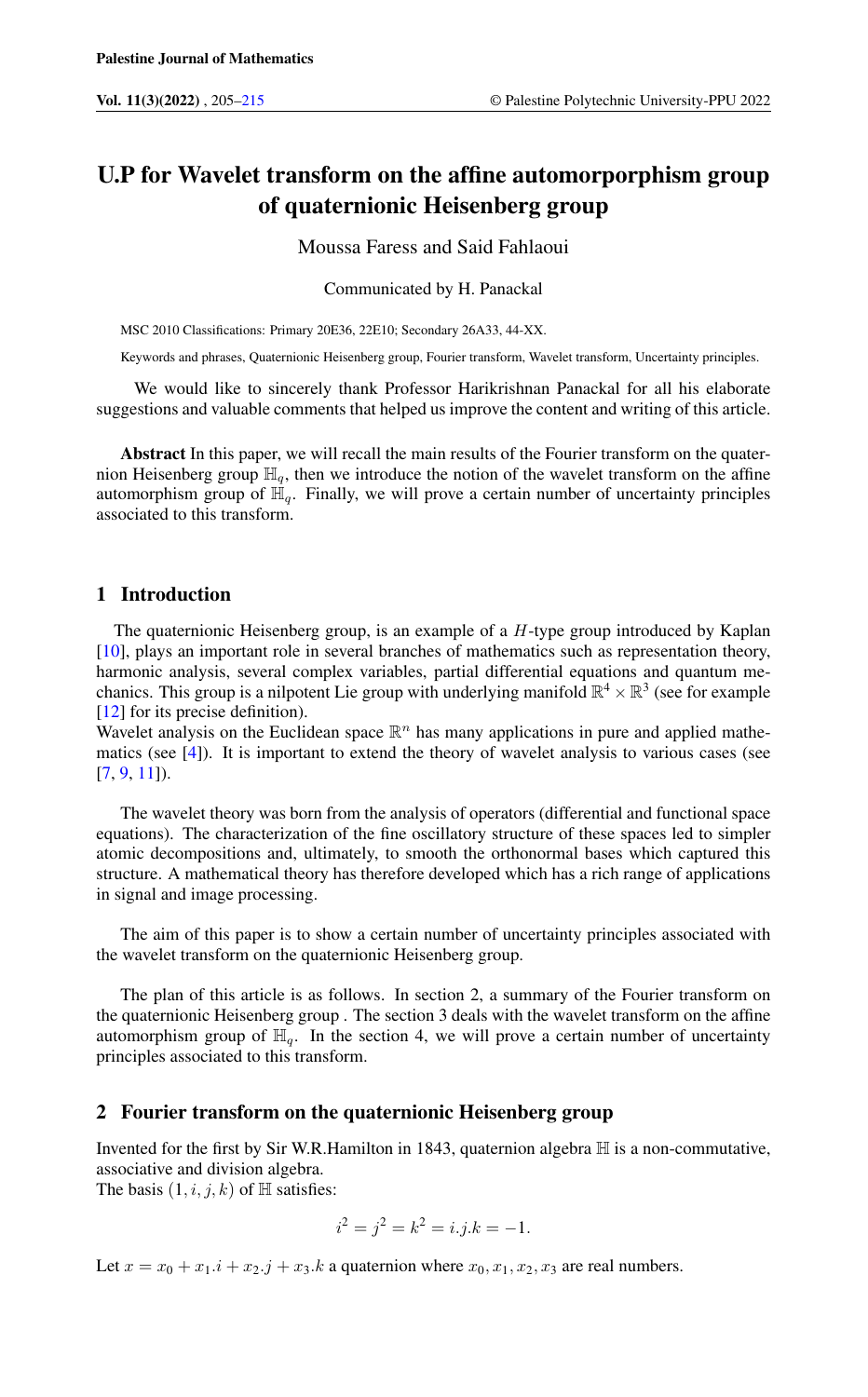- $Re(x) := x_0$  is called the real part of x.
- x is called a pure quaternion if  $Re(x) = 0$ .
- Im(x) :=  $x_1 \cdot i + x_2 \cdot j + x_3 \cdot k$  is called the imaginary part of x. We will identify Im(x) with the element  $(x_1, x_2, x_3)$  of  $\mathbb{R}^3$ .
- $\bar{x} = x_0 x_1 \cdot i x_2 \cdot j x_3 \cdot k$  is the conjugate and  $|x| = \sqrt{x_0^2 + x_1^2 + x_2^2 + x_3^2}$  is the module (norm) of  $x$  and we have

$$
\forall x, y \in \mathbb{H}: \ |x| = |\overline{x}|, \ \overline{x \cdot y} = \overline{y} \cdot \overline{x}, \ x \cdot \overline{x} = \overline{x} \cdot x = |x|^2.
$$

- Let  $Sp(1) = \{k \in \mathbb{H}/|k| = 1\}$  the subgroup (of  $(\mathbb{H}-\{0\}, \times)$ ) of the quaternions of module 1. It is isomorphic to the  $SO(3)$  group [\[2\]](#page-9-7).
- Let  $\mathbb{H}_a := \mathbb{H} \times \mathbb{R}^3 = \{(x, t) / x \in \mathbb{H}, t \in \mathbb{R}^3\}$  equipped with the following product

$$
(x,t).(y,s) = (x+y, t+s-2\mathrm{Im}(\overline{y}x)).
$$

Then  $\mathbb{H}_q$  becomes a non-commutative Lie group, called the quaternionic Heisenberg group. Let dxdt be the Lebesgue measure defined on  $\mathbb{H}_q$ , the inner product of  $L^2(\mathbb{H}_q, dxdt)$  is defined as follows :

$$
\forall f, g \in L^2(\mathbb{H}_q, dxdt): \ \langle f, g \rangle = \int_{\mathbb{H}_q} f(x,t) \overline{g(x,t)} dxdt.
$$

Note that the pair  $(\mathbb{H}_{q}, Sp(1))$  is a Gelfand pair [\[6\]](#page-9-8).

• We define the translation operators by

$$
T_{(x,t)}:(x',t')\longmapsto (x+x',t+t'-2Im(\overline{x'}x))=(x,t).(x',t')
$$

Since  $\mathbb H$  is noncommutative, we define left translation and right translation which are different. Here translation means left translation.

• The dilation operators is defined by

$$
T_{\rho} : (x', t') \longmapsto (\sqrt{\rho}x', \rho t'), \ \rho > 0
$$

This dilation plays the role of a homothety.

• For  $u, v \in Sp(1)$ , we define the operator  $T_{u,v}$  on  $\mathbb{H}_q$  by

$$
T_{u,v}: (x',t') \longmapsto (ux'\overline{v}, vt'\overline{v}).
$$

 $T_{u,v}$  can be considered as the rotation transformation on  $\mathbb{H}_q$  [\[8\]](#page-9-9).

• Let  $G = \{(x, t, \rho, u, v) \mid (x, t) \in \mathbb{H}_q, \rho > 0, u, v \in Sp(1)\}\$  with the product

$$
u_1.u_2=(T_{(x_1,t_1)}T_{\rho_1}T_{u_1,v_1}(x_2,t_2),\rho_1\rho_2,u_1u_2,v_1v_2),
$$

where  $u_1 = (x_1, t_1, \rho_1, u_1, v_1)$  and  $u_2 = (x_2, t_2, \rho_2, u_2, v_2)$ .

This group G act on  $\mathbb{H}_q$  by

$$
(x, t, \rho, u, v)(x', t') = (x + \sqrt{\rho}ux'\overline{v}, t + \rho vt'\overline{v} - 2\sqrt{\rho}Im(v\overline{x'}\overline{u}x))
$$
  
=  $T_{(x,t)}T_{\rho}T_{u,v}(x', t').$ 

Then  $(x, t, \rho, u, v)$  will be identified with  $T_{(x,t)}T_{\rho}T_{u,v}$ , so we will consider G instead of the affine automorphism group of  $\mathbb{H}_q$ .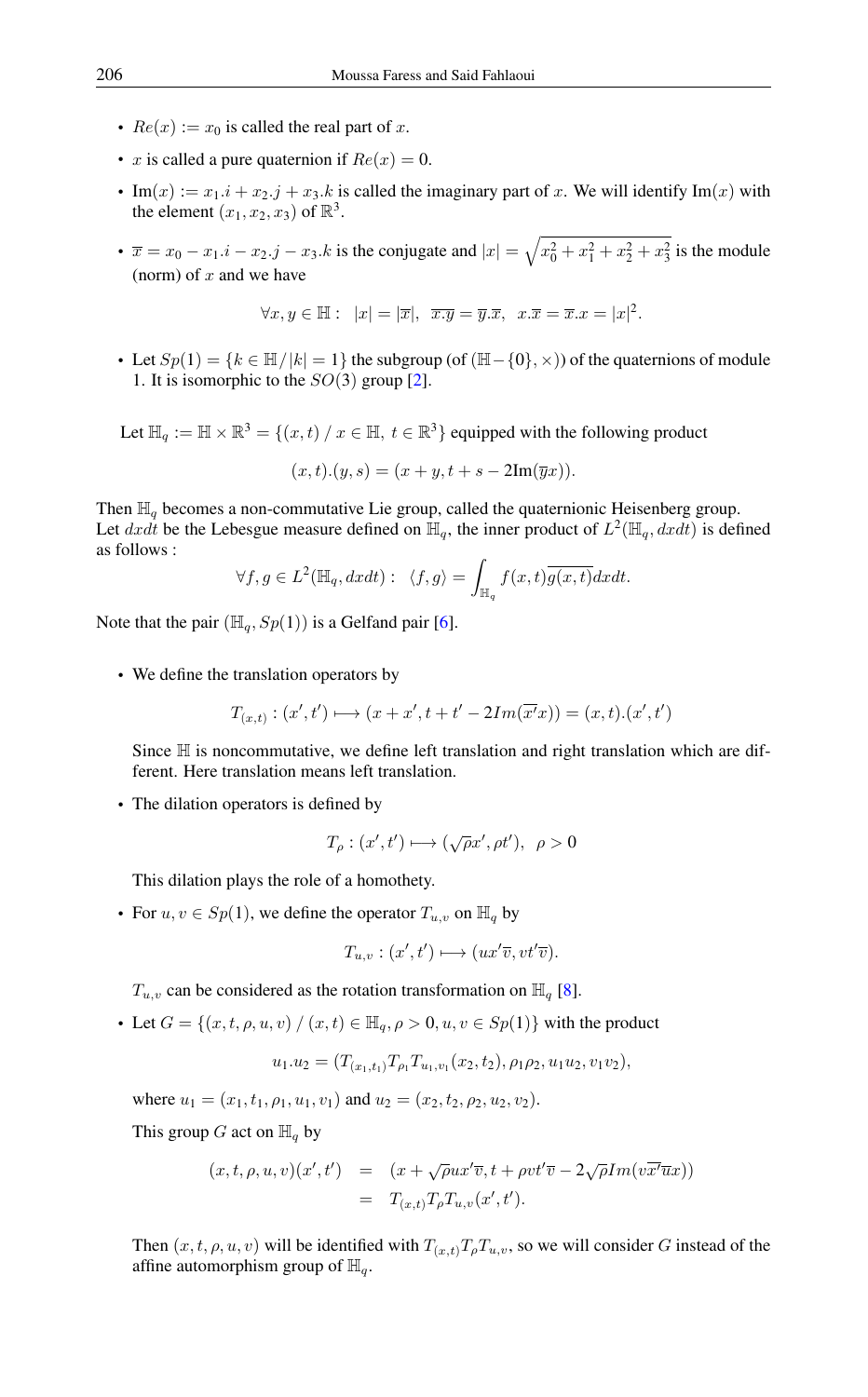• G is locally compact non-unimodular group with the left Haar measure

$$
dm(x, t, \rho, u, v) = \frac{dxdt d\rho du dv}{\rho^6},
$$

where du and dv are the normalized Haar measures of group  $Sp(1)$ .

Consider the unitary representation  $\pi$  of G on  $L^2(\mathbb{H}_q)$  defined by ([\[8\]](#page-9-9))

$$
\pi(x, t, \rho, u, v)F = \rho^{-5/2} \cdot F \cdot T_{\frac{1}{\rho}} \cdot T_{\overline{u}, \overline{v}} \cdot T_{(-x, -t)}
$$

precisely we have

$$
\pi(x, t, \rho, u, v) F(x', t') = \rho^{-5/2} F\left(\frac{\overline{u}(x'-x)v}{\sqrt{\rho}}, \frac{\overline{v}(t'-t+2Im(\overline{x'}x))v}{\rho}\right).
$$

Given a non-zero pure quaternion  $\lambda$  ( $\lambda \in \mathbb{R}^3 \setminus \{0\}$ ), then the map  $J_{\lambda} : q \mapsto q \widetilde{\lambda}$  define a complex structure of  $\mathbb{H}$ , where  $\tilde{\lambda} = \frac{\lambda}{|\lambda|}$ , [\[14\]](#page-10-0). Consider the Fock space  $\mathcal{F}_{\lambda}$  of all holomorphic functions F on  $(\mathbb{H}, J_\lambda) \approx \mathbb{C}^2$  such that

$$
||F||^2 = \int_{\mathbb{H}} |F(q)|^2 e^{-2|\lambda||q|^2} dq < \infty.
$$

Every irreducible, infinite dimensional, unitary representation of  $\mathbb{H}_q$  is unitarly equivalent to one and only one of the following unitary representation  $\pi_{\lambda}(x, t)$  of  $\mathbb{H}_q$  on  $\mathcal{F}_{\lambda}$  defined by

$$
\forall F \in \mathcal{F}_{\lambda}, \ \ \pi_{\lambda}(x,t)F(q) := e^{i\langle \lambda, t \rangle} e^{-|\lambda|(|x|^2 + 2\langle q, x \rangle - 2i\langle q\tilde{\lambda}, x \rangle)} F(q+x).
$$

We associate to a integrable and square integrable function f on  $\mathbb{H}_q$ , the Fourier transform

$$
\widehat{f}(\lambda) := \int_{\mathbb{H}_q} f(x, t) \ \pi_{\lambda}(x, t) dx dt.
$$

 $\widehat{f}(\lambda)$  is a bounded operator on  $\mathcal{F}_{\lambda}$  and  $\|\widehat{f}(\lambda)\|_{\infty} \leq \||f\|_{1}$ . Moreover,  $\widehat{f}(\lambda)$  is a Hilbert-Schmidt operator.

Let  $S_2$  denote the Hilbert space of Hilbert-Schmidt operators on  $L^2(\mathbb{H}_q, dxdt)$  with the inner product  $\langle T, S \rangle = Trace(T.S^*)$  (where  $S^*$  is the adjoint operator of S) and  $d\sigma(\lambda)$  be the measure defined on  $\mathbb{R}^3 \setminus \{0\}$  by  $d\sigma(\lambda) = \frac{|\lambda|^2}{2\pi^5} d\lambda$  [\[3\]](#page-9-10).

The Fourier transform can be extended to an isometric isomorphism between  $L^2(\mathbb{H}_q)$  and  $L^2(\mathbb{R}^3\setminus\{0\}, S_2, d\sigma)$ , the space of functions on  $\mathbb{R}^3\setminus\{0\}$  taking values in  $S_2$  and square integrable with respect to measure  $d\sigma$ . Furthermore we have (see [\[3,](#page-9-10) [13\]](#page-10-1))

• The Plancherel theorem for the Heisenberg group  $\mathbb{H}_q$  is given by

$$
\forall f \in L^{2}(\mathbb{H}_{q}) \cap L^{1}(\mathbb{H}_{q}), \quad \int_{\mathbb{H}_{q}} \left|f(x,t)\right|^{2} dxdt = \int_{\mathbb{R}^{3} \setminus \{0\}} \|\widehat{f}(\lambda)\|_{H.S}^{2} d\sigma(\lambda),
$$

where  $\| \cdot \|_{H, S}$  is a Hilbert-Schmidt norm.

• The inversion Fourier transform for the Heisenberg group  $\mathbb{H}_q$  is given by

$$
\forall f \in S(\mathbb{H}_q), \ f(x,t) = \int_{\mathbb{R}^3 \setminus \{0\}} Trace(\pi_{\lambda}^*(x,t) \widehat{f}(\lambda)) d\sigma(\lambda),
$$

where  $S(\mathbb{H}_{q})$  is the Schwartz space on  $\mathbb{H}_{q}$ .

• The convolution product of two integrable functions f and g on  $\mathbb{H}_q$  is defined by

$$
f * g(x,t) = \int_{\mathbb{H}_q} f(y,s)g((-y,-s).(x,t))dyds.
$$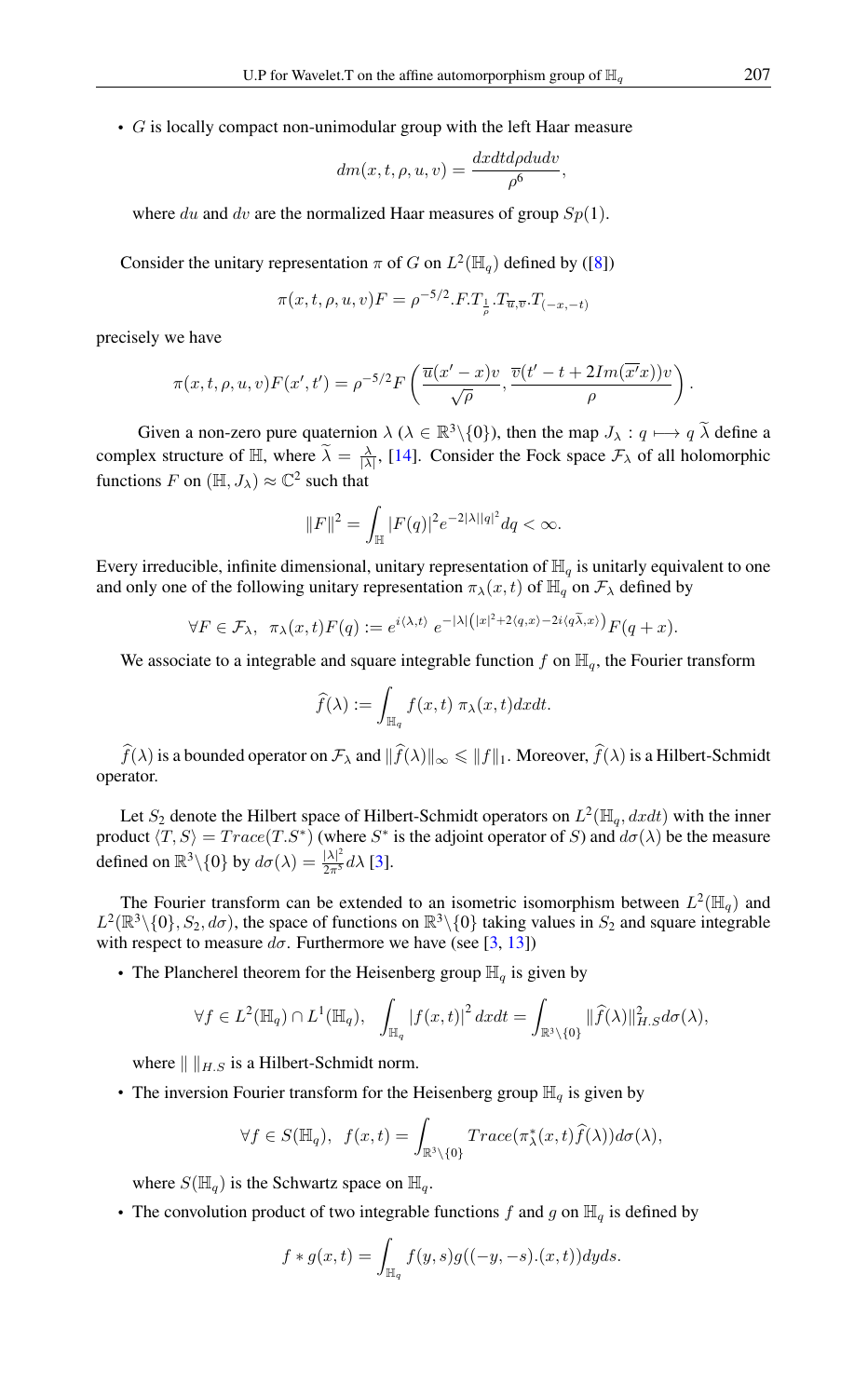Let  $\Delta$  be the sub-Laplacian on  $\mathbb{H}_q$  (see [\[6\]](#page-9-8) for its definition) and for  $m \in \mathbb{N}$ , we consider

$$
H_m = \left\{ f \in L^2(\mathbb{H}_q) / \widehat{\Delta f}(\lambda) = -8(m+1)|\lambda|\widehat{f}(\lambda)\right\}
$$

**Theorem 2.1.** ([\[8\]](#page-9-9))  $H_m$  is an irreducible invariant closed subspace of  $L^2(\mathbb{H}_q)$  under the unitary *representation* π *of* G*, and we have*

<span id="page-3-0"></span>
$$
L^{2}(\mathbb{H}_{q}) = \bigoplus_{m=0}^{+\infty} H_{m}.
$$
 (2.1)

# 3 Continuous wavelet transform

Let  $\phi \in L^2(\mathbb{H}_q)$ , by the decomposition [\(2.1\)](#page-3-0), we have

$$
\phi = \sum_{m=0}^{+\infty} \phi_m, \ \ \phi_m \in H_m
$$

If there exists a constant  $C_{\phi}$ , which is independent of m, such that

$$
\frac{1}{m+1} \int_{\mathbb{R}^3 \setminus \{0\}} \|\widehat{\phi_m}(\lambda)\|_{H.S.}^2 \frac{d\lambda}{|\lambda|^3} = C_\phi < +\infty \text{ for all } m \in \mathbb{N},
$$

we say that  $\phi$  is an admissible wavelet in  $L^2(\mathbb{H}_q)$  for  $\pi$  [\[8\]](#page-9-9).

**Example 3.1.** For  $r > 0$ , let  $\eta(r) = \frac{e^{-r}-1}{r^2+1}$  and consider the function  $\phi$  defined by

$$
\widehat{\phi}(\lambda) = \sum_{m=0}^{+\infty} \eta((m+1)|\lambda|) P_{\lambda,m},
$$

where  $P_{\lambda,m}$  is the orthogonal projection operator from  $\mathcal{F}_{\lambda}$  to  $\mathcal{F}_{\lambda,m}$ , the subspace of  $\mathcal{F}_{\lambda}$  which consists of all homogeneous polynomials of degree m in  $q \in \mathbb{C}^2$ . We show that  $\phi$  is admissible wavelet, moreover  $\phi$  is a radial function (see [\[8,](#page-9-9) p.12-13] and with here  $\eta(r) = \frac{e^{-r} - 1}{r^2 + 1}$ .

**Definition 3.2.** (Wavelet transform, [\[8\]](#page-9-9)) We define the continuous wavelet transform of  $f \in$  $L^2(\mathbb{H}_q)$  by

$$
W_{\phi}f(x,t,\rho,u,v) = \langle f, \pi(x,t,\rho,u,v)\phi \rangle_{L^2(\mathbb{H}_q)}.
$$
\n(3.1)

#### Remark 3.3.

- The continuous wavelet transform is a voice transform on  $L^2(\mathbb{H}_q)$ .
- For  $(x, t, \rho, u, v) \in G$ , we have

<span id="page-3-2"></span><span id="page-3-1"></span>
$$
|W_{\phi}f(x,t,\rho,u,v)| \leq \|f\|_2 \|\phi\|_2.
$$
 (3.2)

Then  $W_{\phi} f \in L^{\infty}(G)$  and  $||W_{\phi} f||_{\infty} \le ||f||_2 ||\phi||_2$ .

**Theorem 3.4.** *(Plancherel formula, [\[8\]](#page-9-9))* Suppose  $\phi$  *is an admissible wavelet, then* 

$$
||W_{\phi}f||_{L^{2}(G,dm)} = C_{\phi}^{1/2}||f||_{L^{2}(\mathbb{H}_{q})}, \quad f \in L^{2}(\mathbb{H}_{q}).
$$
\n(3.3)

**Theorem 3.5.** *(Inversion formula,[\[8\]](#page-9-9))* Suppose  $\phi$  *is an admissible wavelet and*  $f \in L^2(\mathbb{H}_q)$ *, then* 

$$
f(x,t) = \frac{1}{C_{\phi}} \int_{G} W_{\phi} f(y, s, \rho, u, v) \pi(y, s, \rho, u, v) \phi(x, t) dm(y, s, \rho, u, v).
$$
 (3.4)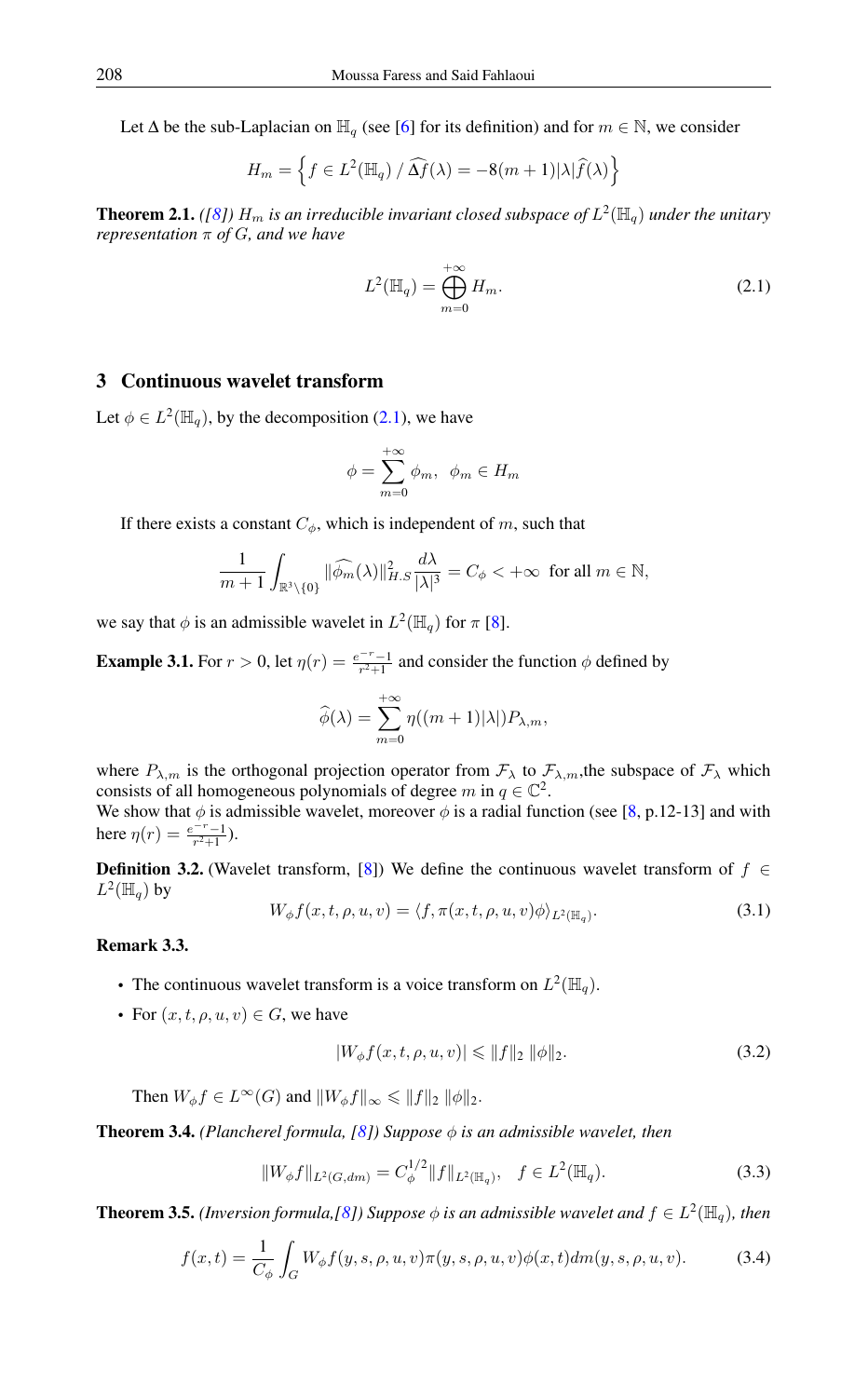#### 4 Uncertainty principles for wavelet transform

**Theorem 4.1** (Lieb inequality). Let  $\psi$  and  $\phi$  be two admissible wavelets in  $L^2(\mathbb{H}_q)$  for  $\pi$ . For  $p \in [1; +\infty[$  and  $f, g$  in  $L^2(\mathbb{H}_q)$ , the function

<span id="page-4-0"></span>
$$
(x, t, \rho, u, v) \longmapsto W_{\phi}f(x, t, \rho, u, v)W_{\psi}g(x, t, \rho, u, v)
$$

 $belong$  to  $(L^p(G), dm)$  and

$$
||W_{\phi}fW_{\psi}g||_{(L^{p}(G),dm)} \leq (C_{\phi}C_{\psi})^{\frac{1}{2p}} (||\phi||_{2}||\psi||_{2})^{\frac{p-1}{p}} ||f||_{2}||g||_{2}.
$$
 (4.1)

*Proof.*

• According to Cauchy-Schwartz inequality and Plancherel theorem [\(3.3\)](#page-3-1) for the continuous wavelet transform  $W_{\phi}$  and  $W_{\psi}$  and for every  $f, g$  in  $L^2(\mathbb{H}_q)$ , we get

$$
\int_G |W_{\phi}f(x,t,\rho,u,v)W_{\psi}g(x,t,\rho,u,v)|dm(x,t,\rho,u,v) \leq \|W_{\phi}f\|_2 \|W_{\psi}g\|_2
$$
  

$$
\leq \sqrt{C_{\phi}.C_{\psi}} \|f\|_2 \|g\|_2.
$$

• According to Cauchy-Schwartz inequality and [\(3.2\)](#page-3-2), for every  $(x, t, \rho, u, v) \in G$  we have

$$
|W_{\phi}f(x,t,\rho,u,v)W_{\psi}g(x,t,\rho,u,v)| \leq \|\phi\|_2 \|\psi\|_2 \|f\|_2 \|g\|_2.
$$

• For  $p \in [1; +\infty]$ , we have

$$
\int_{G} |W_{\phi}f(x,t,\rho,u,v)W_{\psi}g(x,t,\rho,u,v)|^{p} dm(x,t,\rho,u,v)
$$
\n
$$
\leq (||\phi||_{2} ||\psi||_{2} ||f||_{2} ||g||_{2})^{p-1} \int_{G} |W_{\phi}f(x,t,\rho,u,v)W_{\psi}g(x,t,\rho,u,v)| dm(x,t,\rho,u,v)
$$
\n
$$
\leq (||\phi||_{2} ||\psi||_{2} ||f||_{2} ||g||_{2})^{p-1} \sqrt{C_{\phi} . C_{\psi}} ||f||_{2} ||g||_{2}
$$
\n
$$
\leq (||\phi||_{2} ||\psi||_{2})^{p-1} \sqrt{C_{\phi} . C_{\psi}} (||f||_{2} ||g||_{2})^{p},
$$

then

$$
||W_{\phi}fW_{\psi}g||_{(L^{p}(G),dm)} \leq (C_{\phi}C_{\psi})^{\frac{1}{2p}} (||\phi||_{2}||\psi||_{2})^{\frac{p-1}{p}} ||f||_{2}||g||_{2}.
$$

 $\Box$ 

**Proposition 4.2.** Let  $\phi$  be an admissible wavelet for  $\pi$  in  $L^2(\mathbb{H}_q)$  and  $p \in [2; +\infty] \cup \{+\infty\}$ . For *every* f in  $L^2(\mathbb{H}_q)$ , the function  $W_\phi$  f belong to  $L^p(G)$  and

<span id="page-4-1"></span>
$$
||W_{\phi}f||_{p} \leqslant C_{\phi}^{\frac{1}{p}} ||\phi||_{2}^{1-\frac{2}{p}} ||f||_{2}.
$$
\n(4.2)

*Proof.* For  $p = +\infty$ , the result is deduced from the formula [\(3.2\)](#page-3-2). Let  $p \ge 2$ , then  $b = \frac{p}{2}$  is in  $[1; +\infty]$ . By taking in the inequality [\(4.1\)](#page-4-0) of the previous theorem (Lieb inequality)  $f = g$  and  $\phi = \psi$ , we obtain

$$
\|(W_{\phi}f)^2\|_{(L^b(G),dm)} \leqslant C_{\phi}^{\frac{1}{b}} \|\phi\|_2^{\frac{b-1}{b}} \|f\|_2^2,
$$

therefore

$$
\left(\int_G |W_{\phi}f(x,t,\rho,u,v)|^{2b} dm(x,t,\rho,u,v)\right)^{\frac{1}{b}} \leqslant C_{\phi}^{\frac{1}{b}} \|\phi\|_2^{2(1-1/b)} \|f\|_2^2,
$$

we obtain

 $||W_{\phi}f||_{L^{p}(G)}^{2} \leqslant C_{\phi}^{\frac{2}{p}} ||\phi||_{2}^{2(1-2/p)}$  $\frac{2(1-2/p)}{2} ||f||_2^2$  $||W_{\phi}f||_p \leqslant C_{\phi}^{\frac{1}{p}} ||\phi||_2^{1-\frac{2}{p}} ||f||_2.$ 

so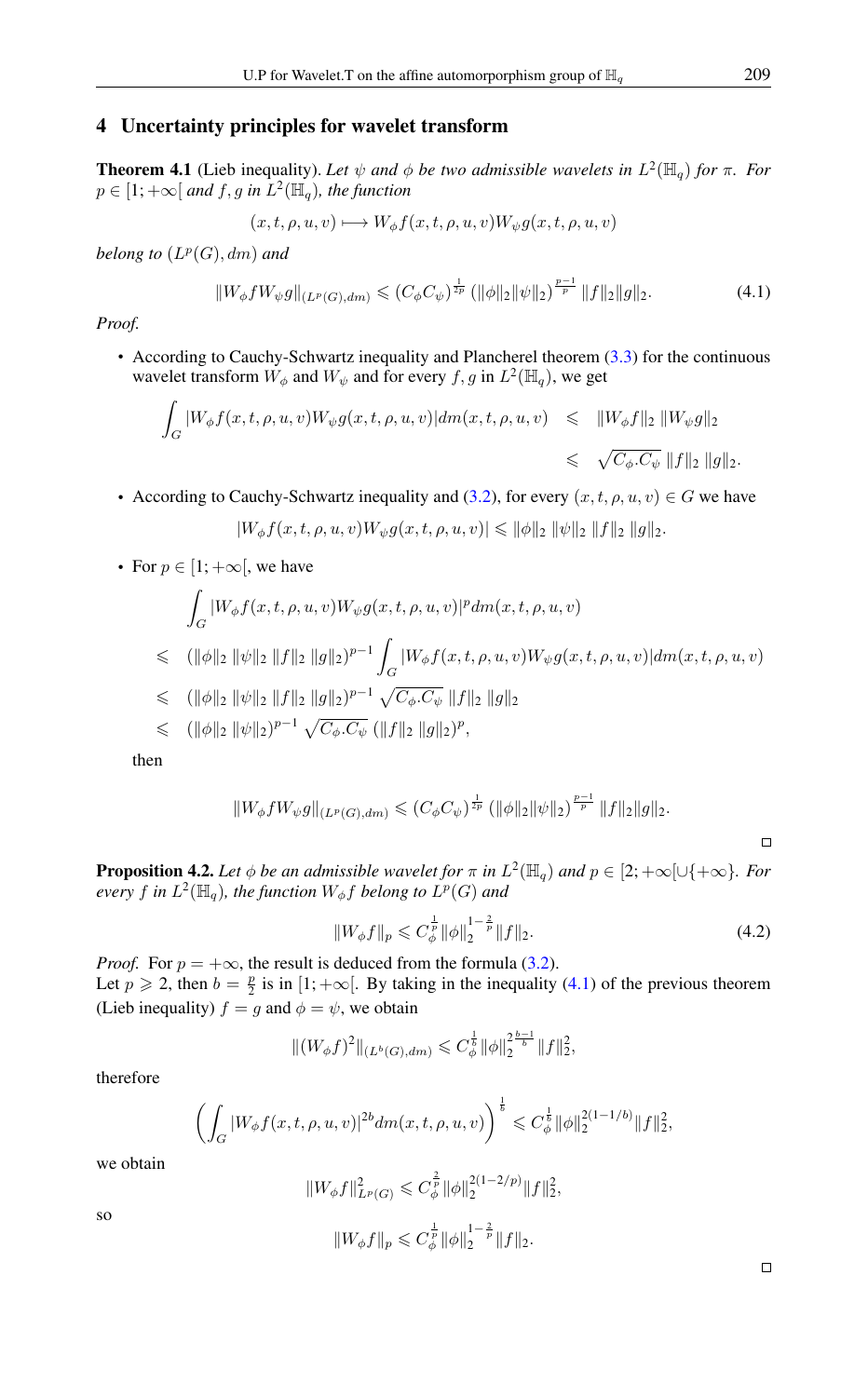<span id="page-5-0"></span>**Proposition 4.3.** *If*  $\phi \in L^2(\mathbb{H}_q)$  *is an admissible wavelet for*  $\pi$  *such that* 

<span id="page-5-1"></span>
$$
W_{\phi}(\phi) \in L^{1}(\mathbb{H}_{q}) \text{ and } C_{\phi} = 1,
$$

*then for*  $f \in L^2(\mathbb{H}_q)$ 

$$
W_{\phi}(f) * W_{\phi}(\phi) = W_{\phi}(f), \qquad (4.3)
$$

where " $*$ " is the convolution product in  $L^2(G)$ .

*Proof.* Let y in G,

$$
W_{\phi}(f) * W_{\phi}(\phi)(y) = \int_{G} W_{\phi}(f)(x)W_{\phi}(\phi)(x^{-1}y)dm(x)
$$
  
\n
$$
= \int_{G} \langle f, \pi(x)\phi \rangle \langle \phi, \pi(x^{-1}y)\phi \rangle dm(x)
$$
  
\n
$$
= \int_{G} \langle f, \pi(x)\phi \rangle \overline{\langle \pi(y)\phi, \pi(x)\phi \rangle} dm(x)
$$
  
\n
$$
= C_{\phi}^{2} \langle f, \pi(y)\phi \rangle \text{ (according to the formula (3.3))}
$$
  
\n
$$
= W_{\phi}(f)(y),
$$

then  $W_{\phi}(f) * W_{\phi}(\phi) = W_{\phi}(f)$ .

**Remark 4.4.** With the previous hypotheses of proposition [4.3,](#page-5-0) the set  $S = \text{rang}(W_{\phi})$  is a closed subspace of  $L^2(G)$  and the above proposition identifies S as a reproducing kernel Hilbert space.

**Definition 4.5.** A function F in  $L^2(G)$  is  $\alpha$ -concentrated ( $\alpha \ge 0$ ) on a measurable set  $\Omega \subseteq G$  if

$$
\left(\int_{G\setminus\Omega}|F(x,t,\rho,u,v)|^2dm(x,t,\rho,u,v)\right)^{\frac{1}{2}} \leq \alpha\|F\|_2.
$$
\n(4.4)

**Theorem 4.6** (Donoho-Stark for  $W_{\phi}$ ). Let  $\alpha \geq 0$ ,  $\phi$  be an admissible wavelet for  $\pi$  and let  $f \in L^2(\mathbb{H}_q)$  such that  $f \neq 0$ . If  $W_\phi f$  is  $\alpha$ -concentrated on a measurable set  $\Omega \subseteq G$  hence, we *have*

$$
\mu(\Omega) \geqslant C_{\phi} \frac{1 - \alpha^2}{\|\phi\|_2^2}.\tag{4.5}
$$

*Where*  $\mu(\Omega)$  *is the measure of*  $\Omega$  *to respecte the measure dm.* 

*Proof.* We have

$$
\|W_{\phi}f\|_{2}^{2} = \|\chi_{\Omega}W_{\phi}f\|_{2}^{2} + \|\chi_{G\setminus\Omega}W_{\phi}f\|_{2}^{2},
$$

where  $\chi_E$  denote the indicator function of the set E. Since  $W_{\phi} f$  is  $\alpha$ -concentrated on  $\Omega$  and according the Plancherel formula [\(3.3\)](#page-3-1), we get

$$
C_{\phi}||f||_2^2 \leq ||\chi_{\Omega}W_{\phi}f||_2^2 + \alpha^2 ||W_{\phi}f||_2^2
$$
  

$$
\leq ||\chi_{\Omega}W_{\phi}f||_2^2 + \alpha^2.C_{\phi}||f||_2^2,
$$

then

$$
(1 - \alpha^2)C_{\phi}||f||_2^2 \le \int_G \chi_{\Omega}(x, t, \rho, u, v)|W_{\phi}f(x, t, \rho, u, v)|^2 dm(x, t, \rho, u, v)
$$
  

$$
\le \|W_{\phi}f\|_{\infty}^2 \int_G \chi_{\Omega}(x, t, \rho, u, v) dm(x, t, \rho, u, v)
$$
  

$$
\le \|f\|_2^2 \|\phi\|_2^2 \mu(\Omega), \text{ (using the inequality (3.2))}.
$$

thus, we deduce the desired result.

 $\Box$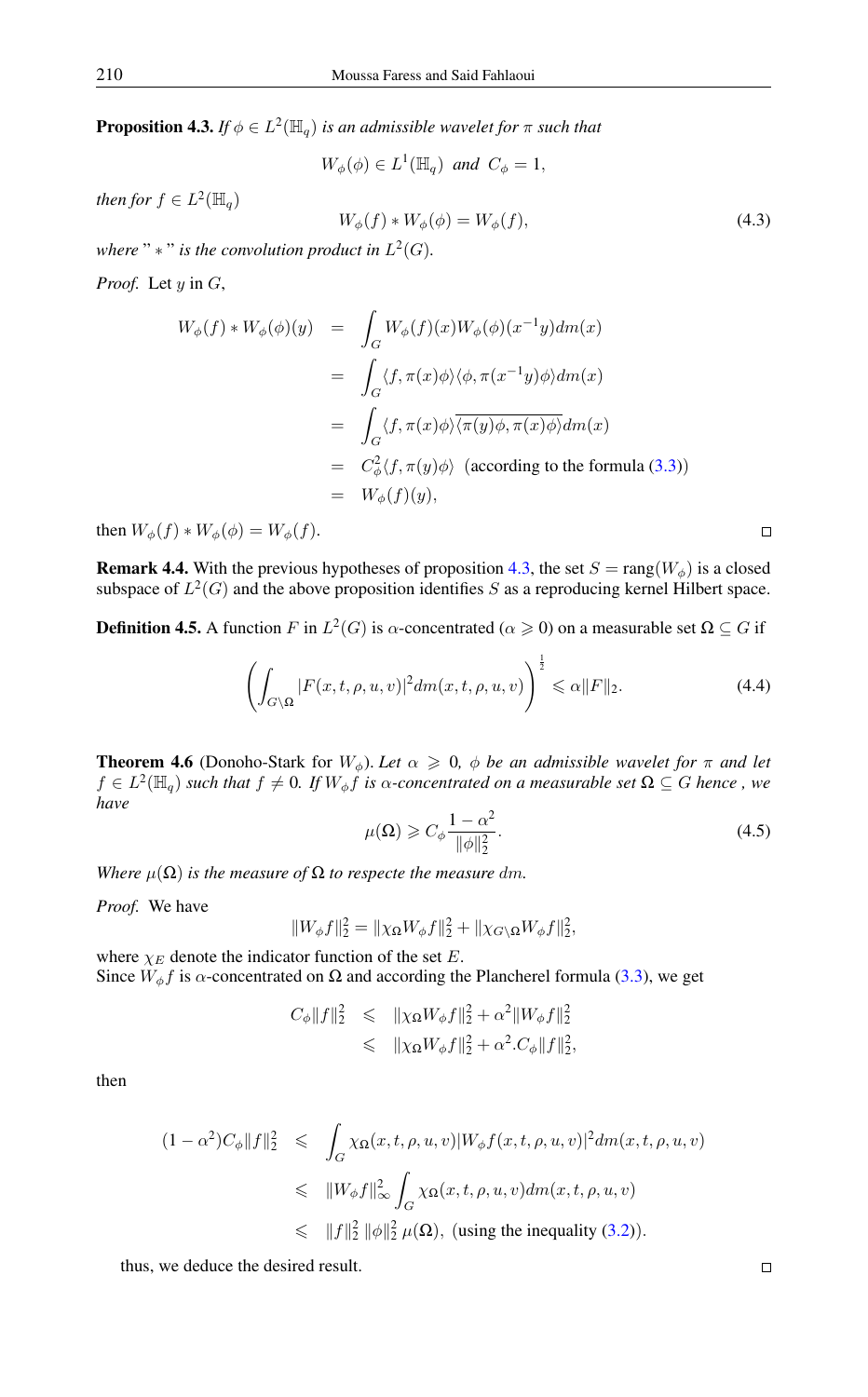**Theorem 4.7** (Lieb uncertainty principle). Let  $\alpha \in [0, 1]$ ,  $\phi$  be an admissible wavelet for  $\pi$  and *let*  $f \in L^2(\mathbb{H}_q)$  *such that*  $f \neq 0$ . If  $W_\phi f$  *is*  $\alpha$ -concentrated on a measurable set  $\Omega \subseteq G$  hence *for*  $p > 2$ *, we have* 

$$
\mu(\Omega) \geqslant C_{\phi} \frac{(1 - \alpha^2)^{\frac{p}{p-2}}}{\|\phi\|_2^2}.
$$
\n(4.6)

*Proof.* Let  $I = \int_G \chi_{\Omega}(x, t, \rho, u, v) |W_{\phi}f(x, t, \rho, u, v)|^2 dm(x, t, \rho, u, v)$ , using the Hôlder inequality, we have

$$
I \leq \left( \int_{G} |W_{\phi}f(x,t,\rho,u,v)|^{p} dm(x,t,\rho,u,v) \right)^{\frac{2}{p}} \left( \int_{G} \chi_{\Omega}(x,t,\rho,u,v)^{\frac{p}{p-2}} dm(x,t,\rho,u,v) \right)^{\frac{p-2}{p}} \n\leq \|W_{\phi}f\|_{L^{p}(G)}^{2}(\mu(\Omega))^{\frac{p-2}{p}} \n\leq (C_{\phi}^{\frac{1}{p}} \|\phi\|_{2}^{1-\frac{2}{p}} \|f\|_{2})^{2} (\mu(\Omega))^{\frac{p-2}{p}} \text{ (by (4.2))} \n\leq C_{\phi}^{\frac{2}{p}} \|\phi\|_{2}^{2-\frac{4}{p}} \|f\|_{2}^{2}(\mu(\Omega))^{\frac{p-2}{p}}.
$$

However, we have already shown in the previous proof that

$$
(1-\alpha^2)C_{\phi}||f||_2^2 \leqslant ||\chi_{\Omega}W_{\phi}f||_2^2,
$$

then

$$
(1 - \alpha^2) C_{\phi} \leqslant C_{\phi}^{\frac{2}{p}} \|\phi\|_2^{2 - \frac{4}{p}} (\mu(\Omega))^{\frac{p-2}{p}},
$$

we then obtain

$$
\mu(\Omega) \geqslant C_{\phi} \frac{\left(1 - \alpha^2\right)^{\frac{p}{p-2}}}{\|\phi\|_2^2}
$$

 $\Box$ 

In the following, we will present theorems of concentration of wavelet transform on subsets of  $G$  of finite measure, similar to those proven in  $[16]$  and  $[5]$ .

Let  $\phi \in L^2(\mathbb{H}_q)$  be an admissible wavelet for  $\pi$  and  $P_\phi$  is the orthogonal projection on  $S = \text{rang}(W_{\phi})$  (i.e. the base projection  $S = \text{rang}(W_{\phi})$  and direction the orthogonal to  $S =$ rang $(W_{\phi})$ ).

Let  $\Omega$  be a measurable subset of G such that  $0 < \mu(\Omega) < +\infty$ , and consider the operator  $P_{\Omega}$ defined by  $P_{\Omega}F = \chi_{\Omega}F$  for  $F \in L^2(G)$ .

The operator norm of  $P_{\Omega}P_{\phi}$  is defined by

$$
||P_{\Omega}P_{\phi}||_{op} = \sup \left\{ ||P_{\Omega}P_{\phi}F||_{L^2(G)} / F \in L^2(G) \text{ and } ||F||_2 \leqslant 1 \right\}
$$

**Theorem 4.8.** If  $||P_{\Omega}P_{\phi}||_{op} < 1$  then for every f in  $L^2(\mathbb{H}_q)$ , we have

$$
\sqrt{C_{\phi}}\|f\|_{2} \leq \frac{1}{\sqrt{1 - \|P_{\Omega}P_{\phi}\|_{op}^{2}}}\|\chi_{G\setminus\Omega}W_{\phi}f\|_{L^{2}(G)}\tag{4.7}
$$

.

*Proof.* We have

 $||W_{\phi}f||_2^2 = ||\chi_{\Omega}W_{\phi}f||_2^2 + ||\chi_{G\setminus\Omega}W_{\phi}f||_2^2,$ 

and  $\chi_{\Omega}W_{\phi}f = P_{\Omega}P_{\phi}(W_{\phi}f)$ , then

$$
\|\chi_{\Omega}W_{\phi}f\|_{2}^{2} \leq \|P_{\Omega}P_{\phi}\|_{op}^{2} \|W_{\phi}f\|_{2}^{2}
$$
  

$$
\leq \|P_{\Omega}P_{\phi}\|_{op}^{2} C_{\phi}\|f\|_{2}^{2},
$$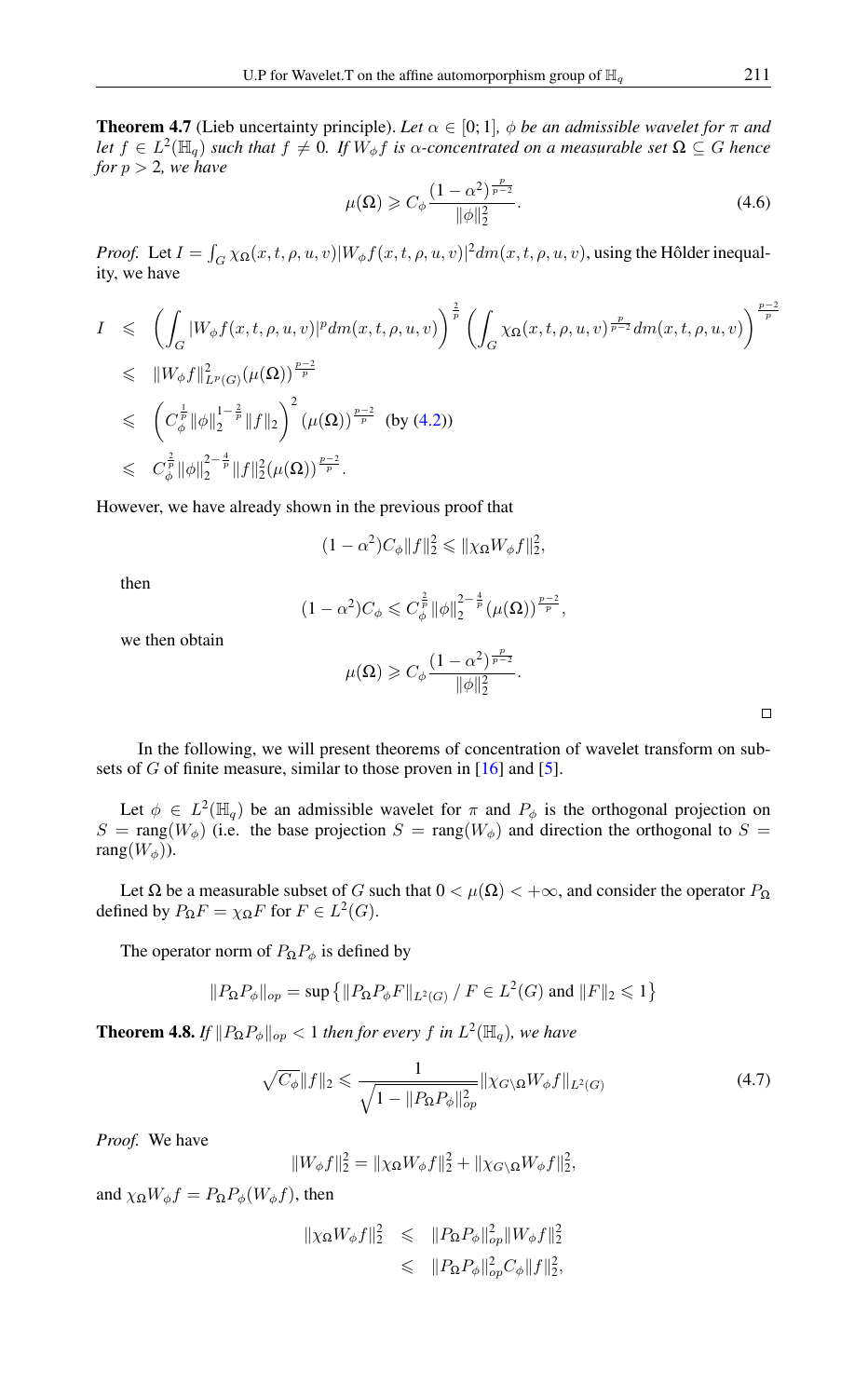so

$$
\| \chi_{G \setminus \Omega} W_{\phi} f \|_{2}^{2} = \| W_{\phi} f \|_{2}^{2} - \| \chi_{\Omega} W_{\phi} f \|_{2}^{2}
$$
  
\n
$$
\geq C_{\phi} \| f \|_{2}^{2} - \| P_{\Omega} P_{\phi} \|_{op}^{2} C_{\phi} \| f \|_{2}^{2}
$$
  
\n
$$
= C_{\phi} \| f \|_{2}^{2} (1 - \| P_{\Omega} P_{\phi} \|_{op}^{2}).
$$

We get the desired result.

**Proposition 4.9.** If  $W_{\phi}(\phi) \in L^1(G)$  and  $C_{\phi} = 1$ , then

$$
\frac{\|P_{\Omega}P_{\phi}\|_{op}^2}{\|\phi\|^2} \leqslant \mu(\Omega). \tag{4.8}
$$

*Proof.* From formula [\(4.3\)](#page-5-1), then

$$
W_{\phi}f(x',t',\rho',u',v') = \int_{G} W_{\phi}f(x,t,\rho,u,v)W_{\phi}\phi((x,t,\rho,u,v)^{-1}(x',t',\rho',u',v'))dm(x,t,\rho,u,v)
$$

and

$$
P_{\mathbf{\Omega}}P_{\phi}(W_{\phi}f)(x',t',\rho',u',v') =
$$

$$
\int_G W_{\phi} f(x, t, \rho, u, v) \chi_{\Omega}(x', t', \rho', u', v') W_{\phi} \phi((x, t, \rho, u, v)^{-1}(x', t', \rho', u', v')) dm(x, t, \rho, u, v),
$$

from this formula,  $P_\Omega P_\phi$  is an integral operator and its Hilbert-Schmidt norm  $N = \|P_\Omega P_\phi\|_{H.S.}^2$ is given by

$$
N = \int_G \int_G |\chi_{\Omega}(x', t', \rho', u', v') W_{\phi} \phi((x, t, \rho, u, v)^{-1}(x', t', \rho', u', v'))|^2 dm(x, t, \rho, u, v) dm(x', t', \rho', u', v')
$$
  
= 
$$
\int_G \chi_{\Omega}(x', t', \rho', u', v') \left( \int_G |W_{\phi} \phi((x, t, \rho, u, v)^{-1}(x', t', \rho', u', v'))|^2 dm(x, t, \rho, u, v) \right) dm(x', t', \rho', u', v')
$$
  
= 
$$
\mu(\Omega) ||W_{\phi} \phi||_2^2
$$
  
= 
$$
\mu(\Omega) C_{\phi} ||\phi||_2^2.
$$

In particular and since  $C_{\phi} = 1$ , we have:

$$
||P_{\Omega}P_{\phi}||_{op}^2 \leq ||P_{\Omega}P_{\phi}||_{H.S}^2 \leq \mu(\Omega) ||\phi||_2^2.
$$

 $\Box$ 

Remark 4.10. With the hypotheses and the notations of the two previous results, we find Donoho-Stark's theorem.

**Definition 4.11** (Entropy). The entropy of a probability density function  $P$  on  $G$  is defined by

$$
E(P) = -\int_{G} \ln(P(x, t, \rho, u, v)) P(x, t, \rho, u, v) dm(x, t, \rho, u, v).
$$
 (4.9)

Remark 4.12. Entropy plays an important role in several areas of physics, to better understand its physical meaning, see [\[1\]](#page-9-12). Entropy represents an advantageous means of measuring the decrease of a function  $f$ , so it was very interesting to locate the entropy of a probability measure and one of its transforms.

 $\Box$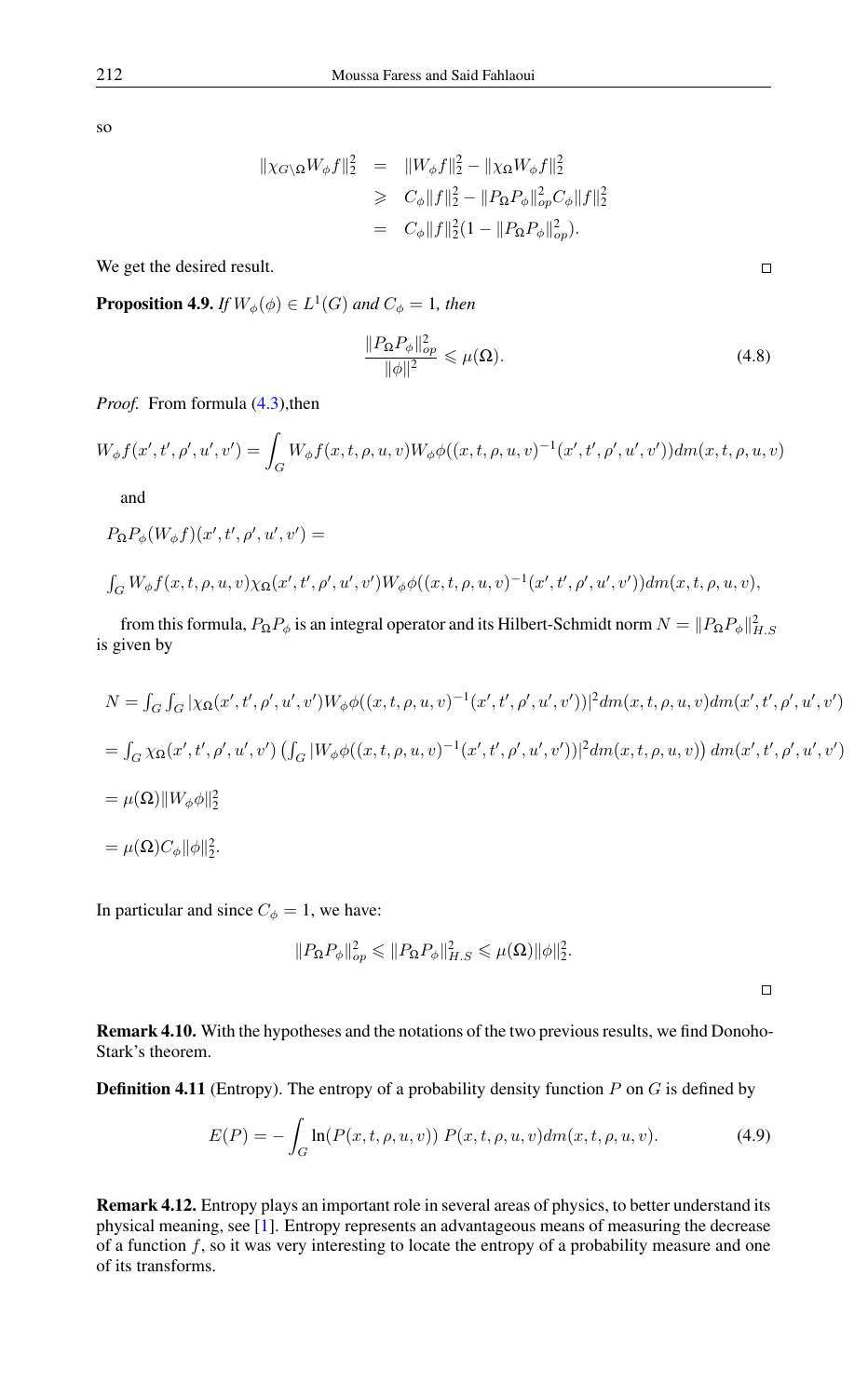**Theorem 4.13** (Beckner's u.p in terms of entropy for  $W_{\phi}$ ). Let  $\phi$  be an admissible wavelet for  $\pi$ . *Then for all*  $f \in L^2(\mathbb{H}_q)$  *such that*  $f \neq 0$ *, we have* 

<span id="page-8-0"></span>
$$
E(|W_{\phi}f|^{2}) \geq C_{\phi} \|f\|^{2} \ln \left(\frac{1}{\|\phi\|_{2}^{2} \|f\|_{2}^{2}}\right).
$$
 (4.10)

*Proof.* Assume that  $\|\phi\|_2 = \|f\|_2 = 1$ , then by relation [\(3.2\)](#page-3-2) we deduce that

$$
\forall (x, t, \rho, u, v) \in G, \ |W_{\phi}f(x, t, \rho, u, v)| \leq \|\phi\|_2 \|f\|_2 = 1,
$$

then  $\ln(|W_{\phi}f(x, t, \rho, u, v)|) \leq 0$ , in particular  $E(|W_{\phi}f|) \geq 0$ .

- Therefore if the entropy  $E(|W_{\phi}f|) = +\infty$ , then the inequality [\(4.10\)](#page-8-0) holds trivially.
- Suppose now that the entropy  $E(|W_{\phi}f|) < +\infty$ .

Let  $a \in [0, 1]$ . The study of the variations of the function  $p \mapsto \frac{a^2 - a^p}{p-2}$  $\frac{z-a^p}{p-2}$  over the interval [2; 3] gives

**Lemma 4.14.** *For all*  $a \in [0, 1]$  *and for all*  $p \in [2, 3]$ *, we get* 

$$
0 \leqslant \frac{a^2 - a^p}{p - 2} \leqslant -a^2 \ln(a).
$$

<span id="page-8-1"></span>Then, for all  $(x, t, \rho, u, v) \in G$  and  $p \in ]2, 3]$ , we have

$$
0 \leq \frac{|W_{\phi}f(x,t,\rho,u,v)|^2 - |W_{\phi}f(x,t,\rho,u,v)|^p}{p-2} \leq -|W_{\phi}f(x,t,\rho,u,v)|^2 \ln\left(|W_{\phi}f(x,t,\rho,u,v)|\right).
$$
\n(4.11)

Let *H* be the function defined on [2; 3] by

$$
H(p) = \int_G |W_{\phi}f(x,t,\rho,u,v)|^p dm(x,t,\rho,u,v) - C_{\phi}.
$$

According to inequality [\(4.2\)](#page-4-1), we have  $H(p) \le 0$ . Moreover  $H(2) = 0$ , then  $H(p) \le H(2)$ and  $\left(\frac{dH}{dp}\right)_{p=2^+} \leq 0$ , whenever this derivative is well defined.

$$
\left(\frac{dH}{dp}\right)_{p=2^+}\quad =\quad \lim_{p\to 2\atop p>2}\int_G\frac{|W_\phi f(x,t,\rho,u,v)|^2-|W_\phi f(x,t,\rho,u,v)|^p}{p-2}dm(x,t,\rho,u,v)
$$

by Lebesgue's dominated convergence theorem and [\(4.11\)](#page-8-1)

$$
= \int_{G} \lim_{\substack{p \to 2 \\ p>2}} \frac{|W_{\phi}f(x, t, \rho, u, v)|^2 - |W_{\phi}f(x, t, \rho, u, v)|^p}{p - 2} dm(x, t, \rho, u, v)
$$
  

$$
= \frac{1}{2} \int_{G} |W_{\phi}f(x, t, \rho, u, v)|^2 |\ln (|W_{\phi}f(x, t, \rho, u, v)|)|^2 dm(x, t, \rho, u, v)
$$
  

$$
= -\frac{1}{2} E(|W_{\phi}f|^2),
$$

so we get  $E(|W_{\phi}f|^2) \geq 0$ .

For the general case, let  $h = \frac{f}{\|f\|_2}$  and  $\psi = \frac{\phi}{\|\phi\|_2}$ , from where

$$
W_{\psi}(h)(x,t,\rho,u,v) = \frac{W_{\phi}f(x,t,\rho,u,v)}{\|f\|_2 \|\phi\|_2},
$$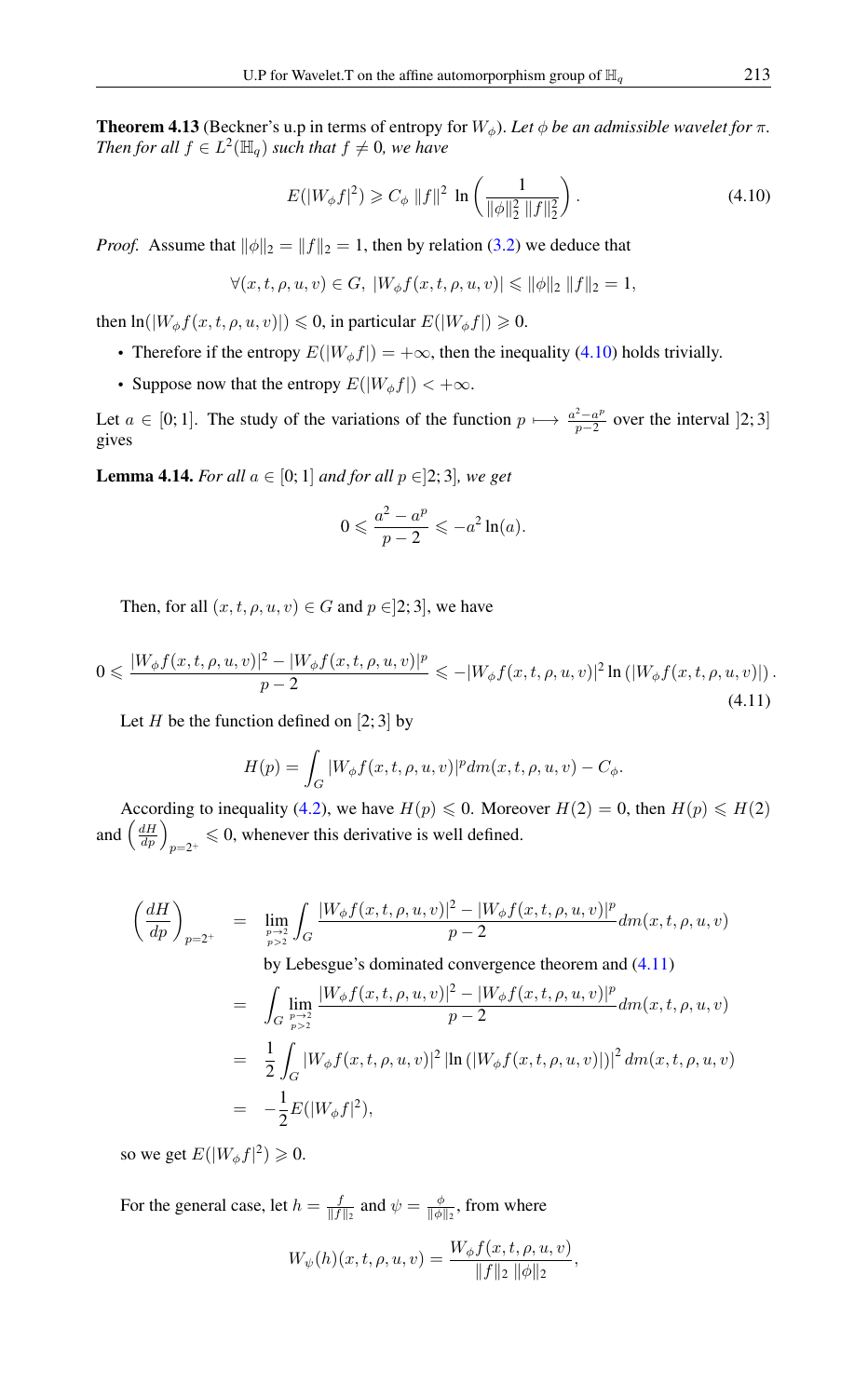and

$$
0 \leq E(|W_{\psi}(h)|^{2})
$$
  
\n
$$
= -\int_{G} \ln(|W_{\psi}(h)(x, t, \rho, u, v)|^{2}) |W_{\psi}(h)(x, t, \rho, u, v)|^{2} dm(x, t, \rho, u, v)
$$
  
\n
$$
= -\int_{G} \ln\left(\frac{|W_{\phi}f(x, t, \rho, u, v)|^{2}}{\|f\|_{2}^{2} \|\phi\|_{2}^{2}}\right) \left|\frac{W_{\phi}f(x, t, \rho, u, v)}{\|f\|_{2} \|\phi\|_{2}}\right|^{2} dm(x, t, \rho, u, v)
$$
  
\n
$$
= -\int_{G} (\ln(|W_{\phi}f(x, t, \rho, u, v)|^{2}) - \ln(|f||_{2}^{2} \|\phi\|_{2}^{2})) \left|\frac{W_{\phi}f(x, t, \rho, u, v)}{\|f\|_{2} \|\phi\|_{2}}\right|^{2} dm(x, t, \rho, u, v)
$$
  
\n
$$
= \frac{E(|W_{\phi}f|^{2})}{\|f\|_{2}^{2} \|\phi\|_{2}^{2}} + \ln(|f||_{2}^{2} \|\phi\|_{2}^{2}) \frac{C_{\phi}}{\|\phi\|_{2}^{2}}
$$
  
\n
$$
= \frac{E(|W_{\phi}f|^{2})}{\|f\|_{2}^{2} \|\phi\|_{2}^{2}} - \ln\left(\frac{1}{\|f\|_{2}^{2} \|\phi\|_{2}^{2}}\right) \frac{C_{\phi}}{\|\phi\|_{2}^{2}},
$$
  
\nwe deduce that

$$
E(|W_{\phi}f|^2) \geqslant C_{\phi} \|f\|_2^2 \ln \left( \frac{1}{\|\phi\|_2^2 \|f\|_2^2} \right).
$$

# 5 Conclusion

In this article, after recalling the definitions and fundamental properties of Fourier transform on the Heisenberg quaternion group  $\mathbb{H}_q$ , we introduced the wavelet transform on the affine automorphism group of  $\mathbb{H}_q$  and its inversion formula, then we have proved some qualitatives uncertainty principles: Lieb inequality, Donoho-Stark's uncertainty principle....We soon hope to determine a version of Hardy and Beurling's theorem for this transform.

## <span id="page-9-0"></span>References

- <span id="page-9-12"></span>[1] Białynicki-Birula, Iwo and Mycielski, Jerzy, Uncertainty relations for information entropy in wave mechanics, Communications in Mathematical Physics, 44(2), 129–132 (1975)
- <span id="page-9-7"></span>[2] Brocker, T and tom Dieck, Tammo, Representation of Compact Lie Groups, GTM, Vol. 98, New York (1985)
- <span id="page-9-10"></span>[3] Chen, Li and Zhao, Jiman, Weyl transform and generalized spectrogram associated with quaternion Heisenberg group, Bulletin des Sciences Mathématiques, 136(2), 127–143 (2012)
- <span id="page-9-3"></span>[4] Daubechies, I, Ten Lectures on Wavelets, CBMS-NSF Regional Conf. Series in Appl. Math., Vol. 61, SIAM Journ. of Math. Anal., Philadelphia, PA, (1992)
- <span id="page-9-11"></span>[5] Donoho, David L and Stark, Philip B, Uncertainty principles and signal recovery, SIAM Journal on Applied Mathematics, 49(3), 906–931 (1989)
- <span id="page-9-8"></span>[6] Faress, Moussa and Fahlaoui, Said, Spherical Fourier transform on the quaternionic Heisenberg group, Integral Transforms and Special Functions, 1–17 (2020)
- <span id="page-9-4"></span>[7] Geller, Daryl and Mayeli, Azita, Continuous wavelets and frames on stratified Lie groups I, Journal of Fourier Analysis and Applications, 12(5), 543–579 (2006)
- <span id="page-9-9"></span>[8] He, Jian Xun and Liu, He Ping, Wavelet transform and radon transform on the quaternion Heisenberg group, Acta Mathematica Sinica, English Series, 30 (4), 619–636 (2014)
- <span id="page-9-5"></span>[9] Ishi, Hideyuki, Wavelet transforms for semidirect product groups with not necessarily commutative normal subgroups, Journal of Fourier Analysis and Applications, 12 (1), 37–52 (2006)
- <span id="page-9-1"></span>[10] Kaplan, Aroldo, Fundamental solutions for a class of hypoelliptic PDE generated by composition of quadratic forms, Transactions of the American Mathematical Society, 258(1), 147–153 (1980)
- <span id="page-9-6"></span>[11] Liu, Heping and Peng, Lizhong, Admissible wavelets associated with the Heisenberg group, pacific journal of mathematics, 180 (1), 101–123 (1997)
- <span id="page-9-2"></span>[12] Mouhcine, Zakariyae, Spectral density on the quaternionic Heisenberg group and a Green kernel for fractional powers of its Casimir-Laplacian, Electronic Journal of Differential Equations, 2017(64), 1–12 (2017)